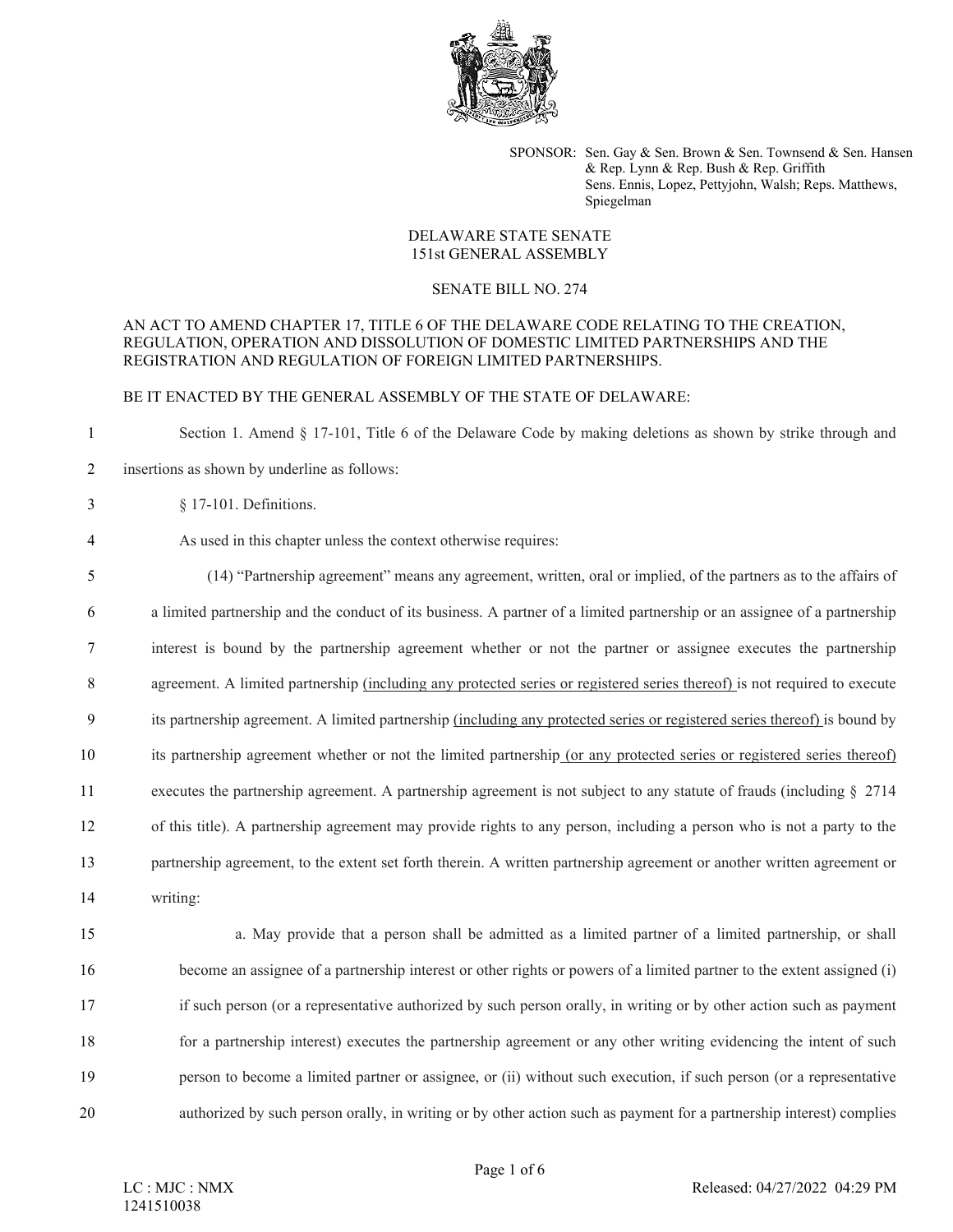- with the conditions for becoming a limited partner or assignee as set forth in the partnership agreement or any 22 other writing; and
- b. Shall not be unenforceable by reason of its not having been signed by a person being admitted as a limited partner or becoming an assignee as provided in paragraph (14)a. of this section, or by reason of its having 25 been signed by a representative as provided in this title title; and
- c. May consist of 1 or more agreements, instruments or other writings and may include or incorporate one or more schedules, supplements or other writings containing provisions as to the conduct of the business and
- affairs of the limited partnership or any series thereof.
- Section 2. Amend § 17-113, Title 6 of the Delaware Code by making deletions as shown by strike through and
- insertions as shown by underline as follows:
- § 17-113. Document form, signature and delivery.
- (b) Subsection (a) of this section shall not apply to:
- (1) A document filed with or submitted to the Secretary of State, the Register in Chancery, or a court or other judicial or governmental body of this State;
- (2) A certificate of partnership interest, except that a signature on a certificate of partnership interest may be a manual, facsimile, or electronic signature; and
- (3) An act or transaction effected pursuant to § 17-104, § 17-105, or §  17-109 of this title or subchapter IX or
- X of this chapter.

 The foregoing shall not create any presumption about the lawful means to document a matter addressed by this subsection, or the lawful means to sign or deliver a document addressed by this subsection. A provision of the partnership agreement shall not limit the application of subsection (a) of this section unless the provision expressly restricts 1 or more of the means of documenting an act or transaction, or of signing or delivering a document, permitted by subsection (a) of

this section.

 Section 3. Amend § 17-204, Title 6 of the Delaware Code by making deletions as shown by strike through and insertions as shown by underline as follows:

§ 17-204. Execution.

 (d) The execution of a certificate by a person who is authorized by this chapter to execute such certificate constitutes an oath or affirmation, under the penalties of perjury in the third degree, that, to the best of such person's 49 knowledge and belief, the facts stated therein are true shall be at the time such certificate becomes effective as provided in

this chapter.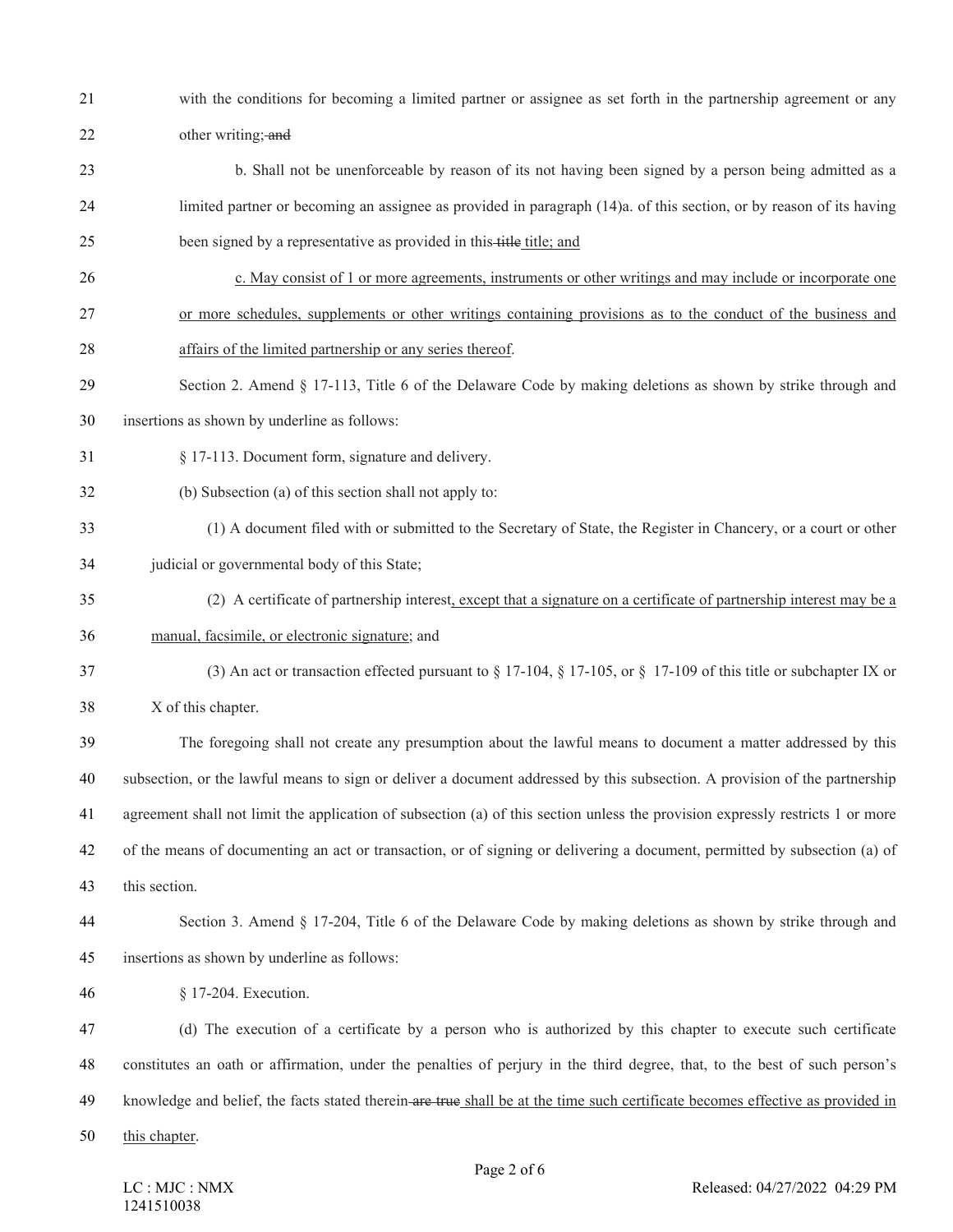Section 4. Amend § 17-215, Title 6 of the Delaware Code by making deletions as shown by strike through and

insertions as shown by underline as follows:

§ 17-215. Domestication of non-United States entities.

 (g) Prior to the filing of time a certificate of limited partnership domestication with the office of the Secretary of 55 State becomes effective as provided in this chapter, the domestication shall be approved in the manner provided for by the document, instrument, agreement or other writing, as the case may be, governing the internal affairs of the non-United States entity and the conduct of its business or by applicable non-Delaware law, as appropriate, and a partnership agreement shall be approved by the same authorization required to approve the domestication; provided that, in any event, such approval shall include the approval of any person who, at the effective date or time of the domestication, shall be a general partner of the limited partnership.

 Section 5. Amend § 17-217, Title 6 of the Delaware Code by making deletions as shown by strike through and insertions as shown by underline as follows:

§ 17-217. Conversion of certain entities to a limited partnership.

 (h) Prior to filing the time a certificate of conversion to limited partnership with the office of the Secretary of State becomes effective as provided in this chapter, the conversion shall be approved in the manner provided for by the document, instrument, agreement or other writing, as the case may be, governing the internal affairs of the other entity and the conduct of its business or by applicable law, as appropriate, and a partnership agreement shall be approved by the same authorization required to approve the conversion; provided, that in any event, such approval shall include the approval of any person who, at the effective date or time of the conversion, shall be a general partner of the limited partnership.

Section 6. Amend § 17-1110, Title 6 of the Delaware Code by making deletions as shown by strike through and

insertions as shown by underline as follows:

 § 17-1110. Cancellation of certificate of limited partnership or certificate of registered series for failure to pay annual tax.

 (b) The certificate of registered series of a registered series shall be canceled if the annual tax due under § 17-1109 of this title for the registered series is not paid for a period of 3 years from the date it is due, such cancellation to be effective on the third anniversary of such due date.

 Section 7. Amend § 17-1111, Title 6 of the Delaware Code by making deletions as shown by strike through and insertions as shown by underline as follows:

§ 17-1111. Revival of domestic limited partnership.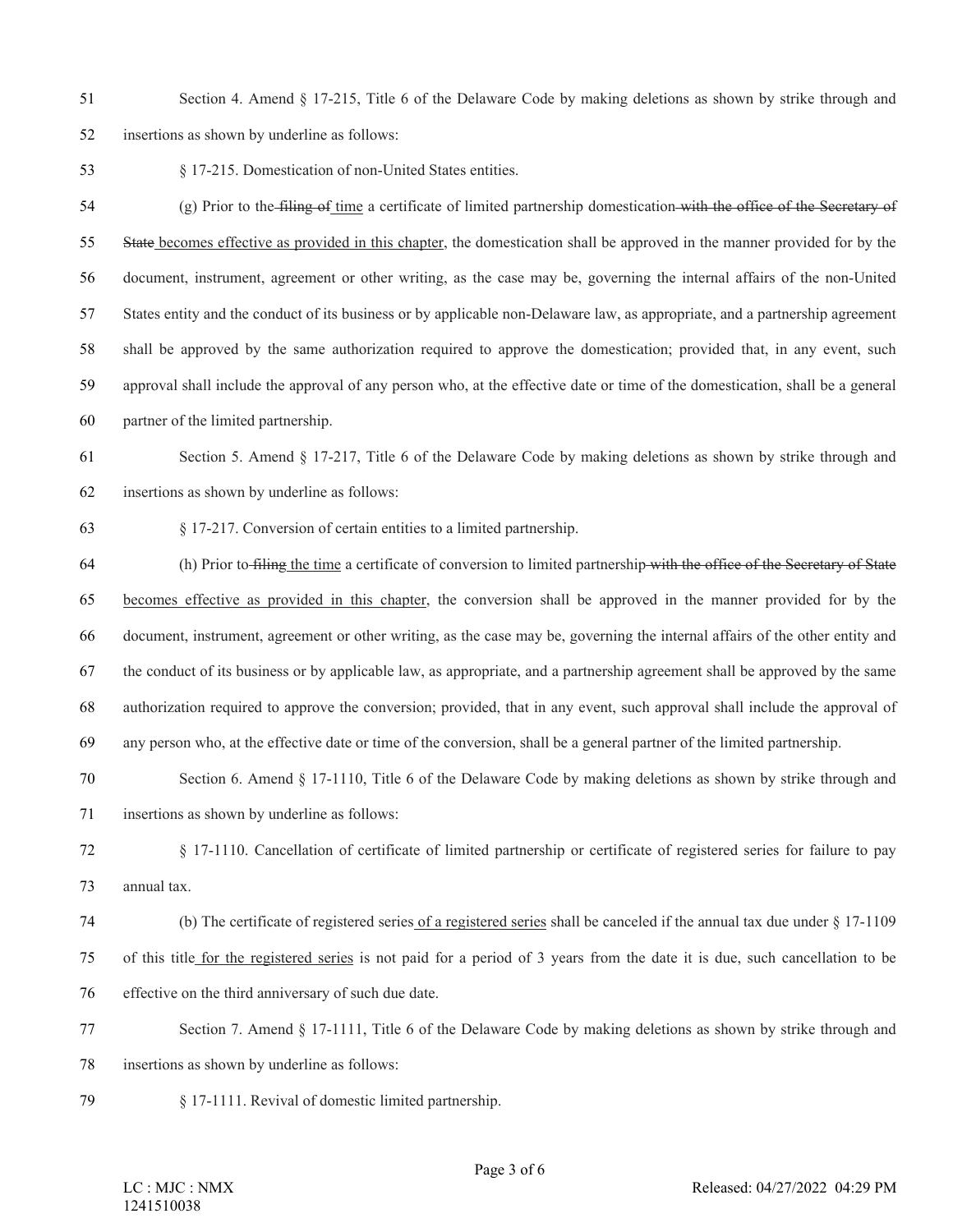- (a) A domestic limited partnership whose certificate of limited partnership has been canceled pursuant to § 17- 81 104(d)  $-$ or, § 17-104(i)(4) or § 17-1110(a) of this title may be revived by filing in the office of the Secretary of State a 82 certificate of revival of limited partnership accompanied by the payment of the fee required by  $\S$  17-1107(a)(3) of this title and payment of the annual tax due under § 17-1109 of this title and all penalties and interest thereon due at the time of the 84 cancellation of its certificate of limited partnership. The certificate of revival of limited partnership shall set forth:
- (1) The name of the limited partnership at the time its certificate of limited partnership was canceled and, if such name is not available at the time of revival, the name under which the limited partnership is to be revived;
- (2) The date of filing of the original certificate of limited partnership of the limited partnership;
- (3) The address of the limited partnership's registered office in the State of Delaware and the name and address of the limited partnership's registered agent in the State of Delaware;
- (4) A statement that the certificate of revival of limited partnership is filed by 1 or more general partners of the limited partnership authorized to execute and file the such certificate of revival to revive the limited partnership; and
- 93 (5) Any other matters the general partner or general partners executing the certificate of revival of limited partnership determine to include therein.
- (b) The certificate of revival of limited partnership shall be deemed to be an amendment to the certificate of limited partnership of the limited partnership, and the limited partnership shall not be required to take any further action to 97 amend its certificate of limited partnership under § 17-202 of this title with respect to the matters set forth in the such certificate of revival.
- (c) Upon the filing of a certificate of revival of limited partnership, a limited partnership and all, each registered 100 series thereof that have been formed and whose certificate of registered series has not been cancelled prior to as result of the 101 cancellation of the certificate of limited partnership of the limited partnership pursuant to  $\S 17$ -104(d),  $\S 17$ -104(i)(4) or  $\S$  17-1110(a) of this title, and each protected series thereof that has not been terminated and wound up, shall be revived with 103 the same force and effect as if-its the certificate of limited partnership of the limited partnership had not been canceled 104 pursuant to § 17-104(d), § 17-104(i)(4) or § 17-1110(a) of this title. Such revival shall validate all contracts, acts, matters 105 and things made, done and performed by the limited partnership, its, any protected series or registered series thereof, or by the partners, employees and agents of the limited partnership or such series during the time when its the certificate of limited partnership of the limited partnership was canceled pursuant to § 17-104(d), § 17-104(i)(4) or § 17-1110(a) of this title, with the same force and effect and to all intents and purposes as if the certificate of limited partnership of the limited partnership had remained in full force and effect. All real and personal property, and all rights and interests, which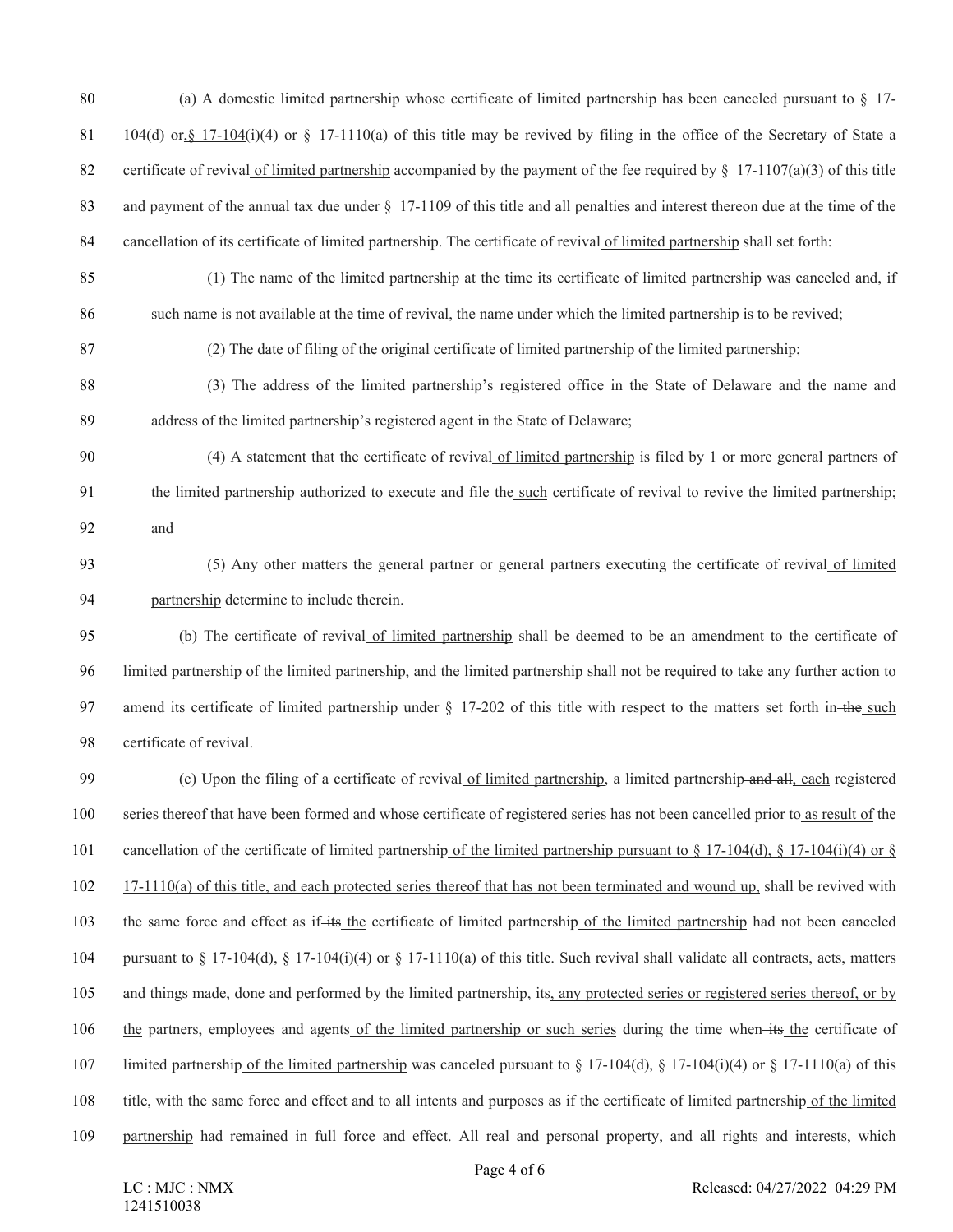110 belonged to the limited partnership or any protected series or registered series thereof at the time its the certificate of

- 111 limited partnership of the limited partnership was canceled pursuant to § 17-104(d), § 17-104(i)(4) or § 17-1110(a) of this
- 112 title, or which were acquired by the limited partnership or any protected series or registered series thereof following the
- 113 cancellation of its the certificate of limited partnership of the limited partnership pursuant to § 17-104(d), § 17-104(i)(4) or
- 114 § 17-1110(a) of this title, and which were not disposed of prior to the time of its the limited partnership's revival, shall be
- 115 vested in the limited partnership or the applicable protected series or registered series after its the revival of the limited
- 116 partnership as fully as they were held by the limited partnership or such series at, and after, as the case may be, the time its
- 117 the certificate of limited partnership of the limited partnership was canceled pursuant to § 17-104(d), § 17-104(i)(4) or § 17-
- 118 1110(a) of this title. After its revival, the revival of the limited partnership, the limited partnership and any protected series
- 119 or registered series thereof and its the partners of the limited partnership or such series shall have the same liability for all
- 120 contracts, acts, matters and things made, done or performed in the limited partnership's name and on its behalf name of and
- 121 on behalf of the limited partnership or such series by its partners, employees and agents as the limited partnership, such
- 122 series and its the partners of the limited partnership or such series would have had if the limited partnership's certificate of
- 123 limited partnership had at all times remained in full force and effect.
- 124 Section 8. This Act shall become effective August 1, 2022.

## **SYNOPSIS**

This bill continues the practice of amending periodically the Delaware Revised Uniform Limited Partnership Act (the "Act") to keep it current and to maintain its national preeminence. The following is a section-by-section review of the proposed amendments of the Act.

Section 1. This section amends Section 17-101(14) of the Act to confirm that any registered series or protected series of a limited partnership is bound by the partnership agreement of such limited partnership regardless of whether the series executed the partnership agreement. This amendment is not intended to imply that other references to "limited partnership" in the Act do not include protected series or registered series thereof (to the extent required by the context). This section also amends Section 17-101(14) of the Act to insert a new clause c. to confirm that a partnership agreement may include or incorporate multiple documents that may govern the business or affairs of the limited partnership or any of its series.

Section 2. This section amends Section 17-113(b) to confirm that a signature on a certificate of partnership interest may be a manual, facsimile, or electronic signature.

Section 3. This section amends Section 17-204(d) of the Act to clarify that the execution of a certificate by a person who is authorized by the Act to execute such certificate constitutes an oath or affirmation that, to the best of such person's knowledge and belief, the facts stated therein shall be true at the time such certificate becomes effective, not at the time such certificate is executed.

Section 4. This section amends Section 17-215(g) of the Act to provide that the approval of a limited partnership domestication in the manner provided for by the document, instrument, agreement or other writing, as the case may be, governing the internal affairs of the non-United States entity and the conduct of its business or by applicable non-Delaware law, as appropriate, and the approval of the partnership agreement by the same authorization required to approve the domestication, are required to occur prior to the time a certificate of limited partnership domestication becomes effective.

Section 5. This section amends Section 17-217(h) of the Act to provide that the approval of a conversion to a limited partnership in the manner provided for by the document, instrument, agreement or other writing, as the case may be,